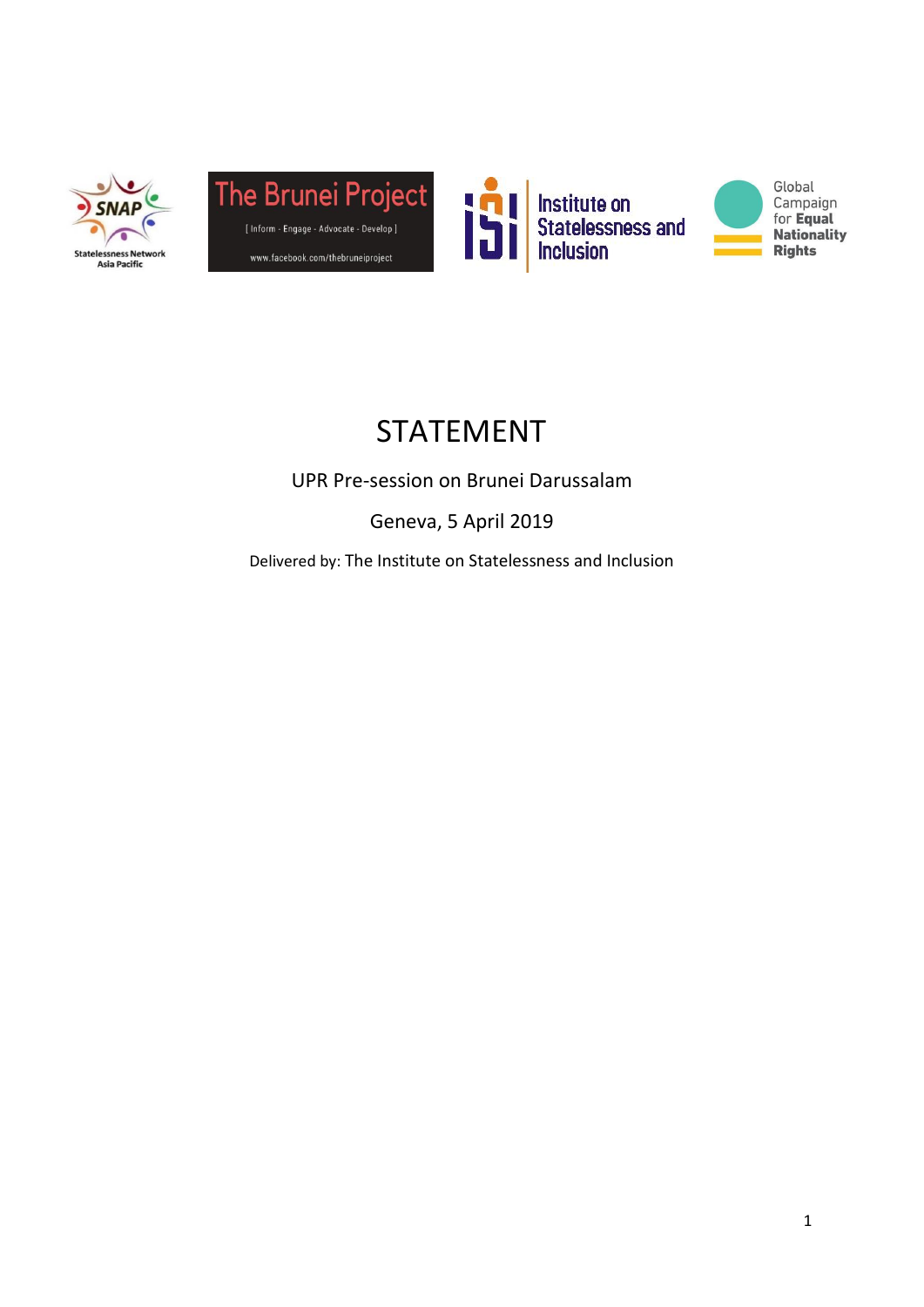- 1. The Institute on Statelessness and Inclusion and our partners welcome the opportunity to participate in this pre-session for the UPR of Brunei Darussalam.
- 2. The statement by the Global Campaign for Equal Nationality Rights has focused on gender discrimination in Brunei Darussalam's nationality law. Therefore, this statement will consider other pressing issues related to the right to a nationality, statelessness and the enjoyment of fundamental human rights, namely:
	- I. barriers faced by ethnic minority populations in acquiring and confirming citizenship;
	- II. childhood statelessness and barriers to birth registration;
	- III. discriminatory aspects of the naturalisation process; and
	- IV. the impact of statelessness.
- 3. At the outset, it is important to note that under the Second UPR Cycle, Mexico recommended that Brunei Darussalam adopt reforms allowing for the "*reduction of cases of statelessness*". Further, Iran recommended the "*integration and naturalization of stateless persons who are permanent residents*". Although Brunei Darussalam accepted both of these recommendations, the State is yet to take meaningful steps towards implementing these commitments.

### **Barriers to acquiring and confirming citizenship, faced by ethnic minority populations**

- 4. According to government data, in 2017, 20,524 out of a population of 421,300 in Brunei were stateless. This figure has hardly changed since 2012, suggesting that little has been done to address statelessness in the country over the reporting period.
- 5. There is no publicly available information as to the profile of the 20,524 recorded stateless persons. Further, other sources estimate the stateless population to be closer to 150,000 people.
- 6. One the key causes of statelessness in the country is the discriminatory provisions, in particular article 4 (1) (a) of the *1961 Brunei Nationality Act*, which exclude a number of ethnic minority populations from automatically acquiring Brunei citizenship. Instead, minorities such as ethnic Chinese, must apply for citizenship by registration or naturalisation.

### **Childhood statelessness risks arising from barriers to birth registration**

7. Indigenous populations in rural areas such as the Dusun and Iban continue to experience significant barriers in accessing birth registration, creating barriers for indigenous children in acquiring or confirming Brunei Darussalam citizenship.

### **Discriminatory aspects of the naturalisation process and the impact of statelessness**

8. A stateless person's access to fundamental rights depends on whether or not they are registered by the Government as "permanent residents".